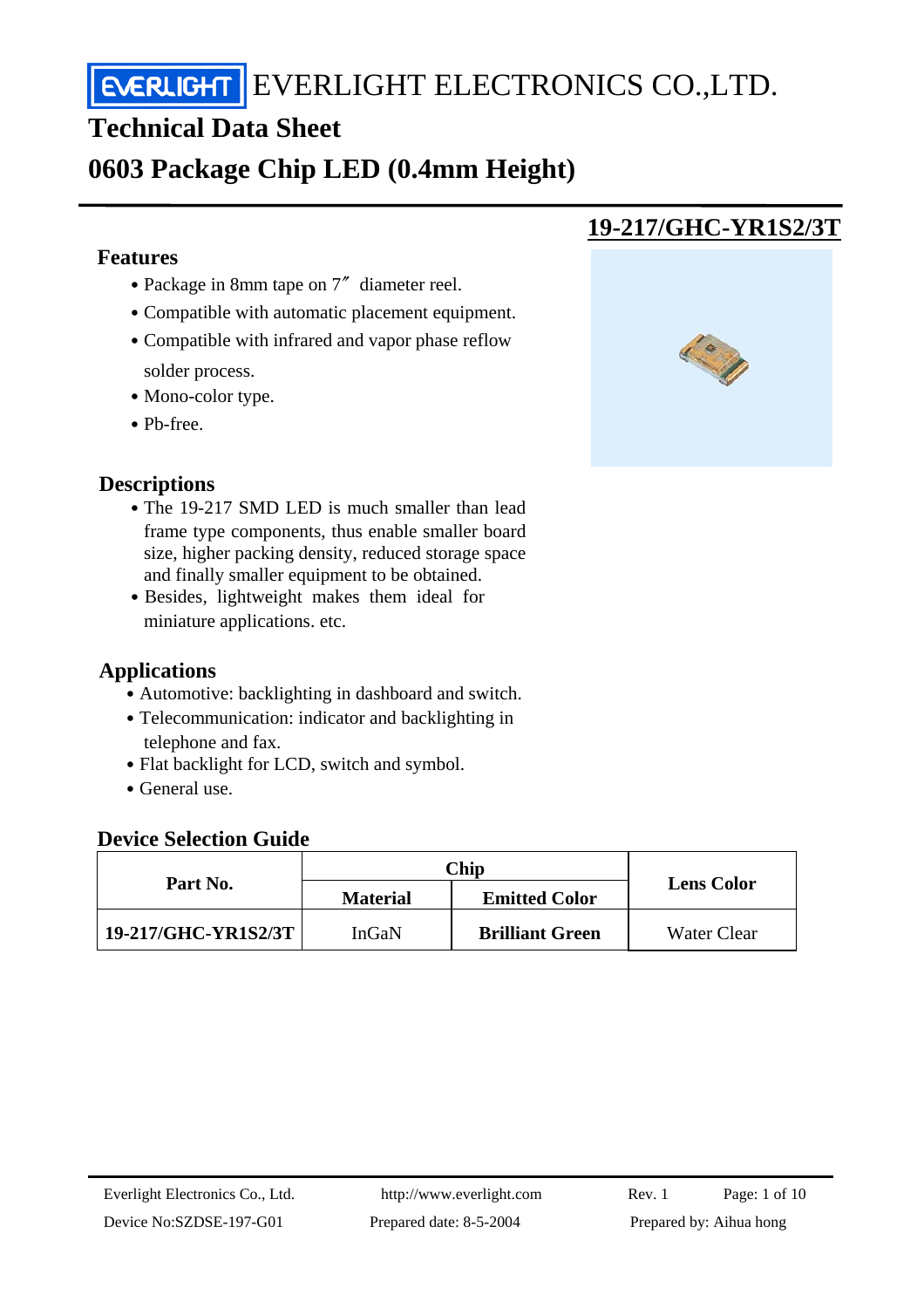

## **19-217/GHC-YR1S2/3T**

### **Package Outline Dimensions**



**Note:** The tolerances unless mentioned is  $\pm 0.1$ mm, Unit = mm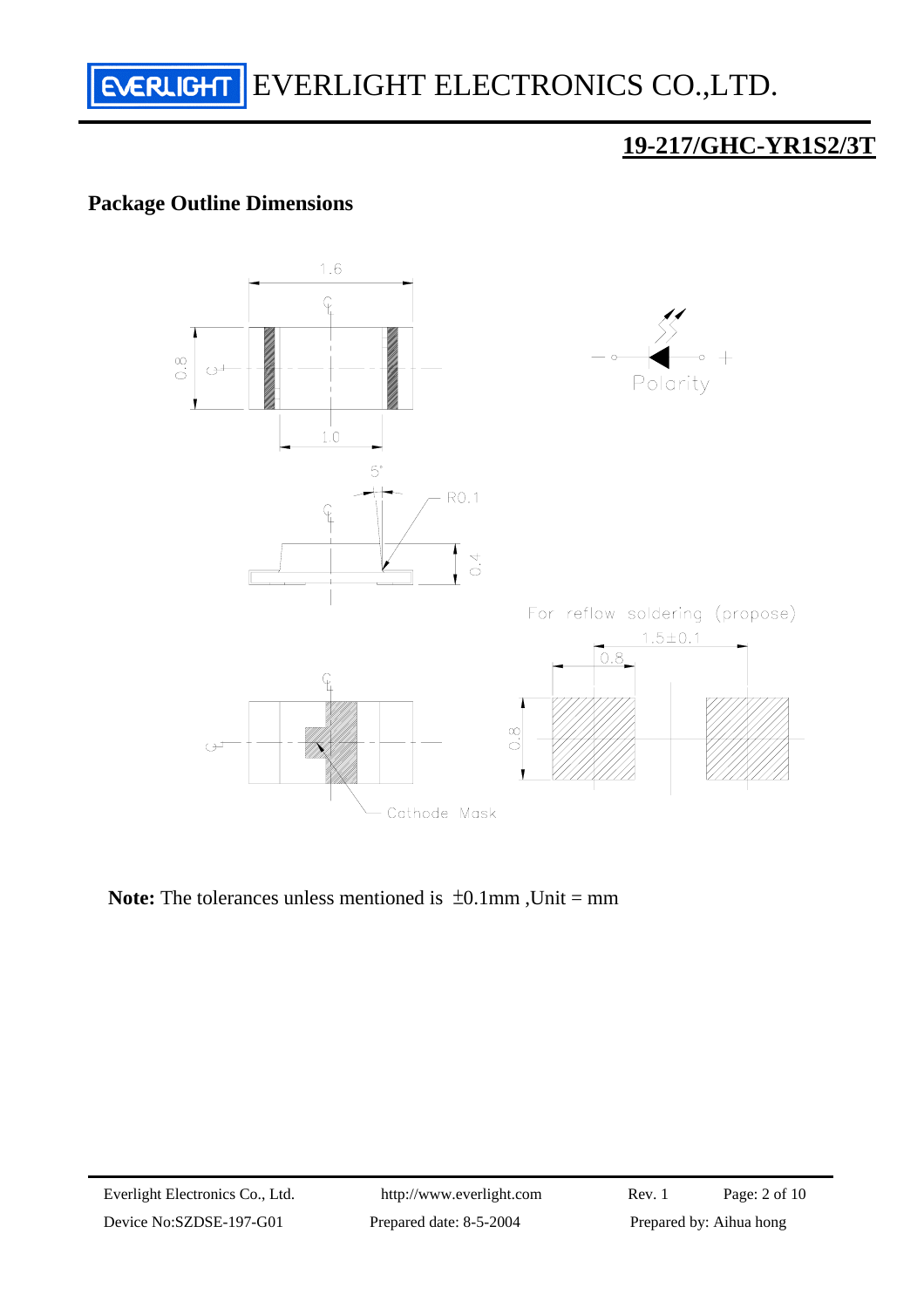## **19-217/GHC-YR1S2/3T**

### **Absolute Maximum Ratings (Ta=25**℃**)**

| Parameter                      | Symbol      | Rating         | Unit        |  |
|--------------------------------|-------------|----------------|-------------|--|
| <b>Reverse Voltage</b>         | $V_{R}$     | 5              | V           |  |
| <b>Forward Current</b>         | 25<br>If    |                | mA          |  |
| <b>Operating Temperature</b>   | Topr        | $-40 \sim +85$ | °C          |  |
| <b>Storage Temperature</b>     | <b>Tstg</b> | $-40 \sim +90$ | °C          |  |
| <b>Soldering Temperature</b>   | Tsol        | 260            | $^{\circ}C$ |  |
|                                |             | (for 5 second) |             |  |
| Electrostatic Discharge        | ESD         | 150            | V           |  |
| <b>Power Dissipation</b>       | Pd          | 110            | mW          |  |
| Peak Forward Current           |             |                |             |  |
| (Duty $1/10 \text{ @ } 1KHz$ ) | <b>IFP</b>  | 100            | mA          |  |

#### **Electro-Optical Characteristics (Ta=25**℃**)**

| Parameter                              | Symbol           | Min. | Typ. | Max. | Unit    | Condition  |
|----------------------------------------|------------------|------|------|------|---------|------------|
| Luminous Intensity                     | Iv               | 112  |      | 285  | mcd     |            |
| Viewing Angle                          | $2 \theta$ 1/2   |      | 120  |      | deg     |            |
| Peak Wavelength                        | $\lambda$ p      |      | 518  |      | nm      |            |
| Dominant Wavelength                    | $\lambda$ d      | 520  |      | 535  | nm      | $I = 20mA$ |
| <b>Spectrum Radiation</b><br>Bandwidth | $\wedge \lambda$ |      | 35   |      | nm      |            |
| <b>Forward Voltage</b>                 | <b>VF</b>        |      | 3.5  | 4.0  | V       |            |
| <b>Reverse Current</b>                 | IR               |      |      | 50   | $\mu$ A | $V_R = 5V$ |

#### **Notes:**

 **1.Tolerance of Luminous Intensity** ±**10%** 

#### **2.Tolerance of Dominant Wavelength** ±**1nm**

 **3.Tolerance of Forward Voltage** ±**0.1V**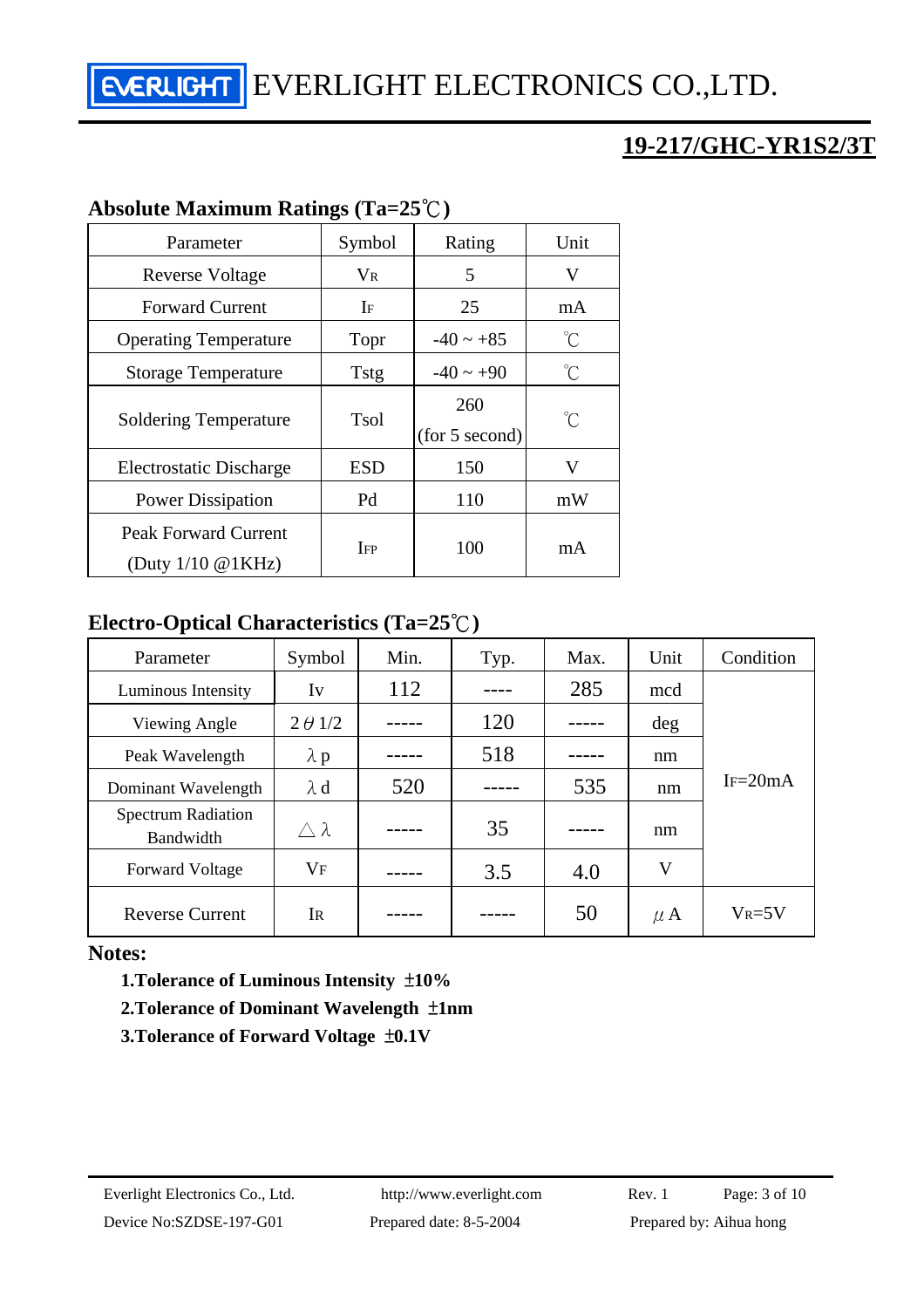**EVERLIGHT** EVERLIGHT ELECTRONICS CO., LTD.

## **19-217/GHC-YR1S2/3T**

#### **Bin Rang Of Dom. Wavelength**

| Group | Bin | Min | Max | Unit | Condition |
|-------|-----|-----|-----|------|-----------|
|       |     | 520 | 525 | nm   | $IF=20mA$ |
|       |     | 525 | 530 |      |           |
|       |     | 530 | 535 |      |           |

## **Bin Rang Of Luminous Intensity**

| <b>Bin</b>     | Min | Max | Unit | Condition   |
|----------------|-----|-----|------|-------------|
| R <sub>1</sub> | 112 | 140 | mcd  | $IF = 20mA$ |
| R <sub>2</sub> | 140 | 180 |      |             |
| S <sub>1</sub> | 180 | 225 |      |             |
| S <sub>2</sub> | 225 | 285 |      |             |

#### **Notes:**

 **1.Tolerance of Luminous Intensity** ±**10%** 

 **2.Tolerance of Dominant Wavelength** ±**1nm** 

 **3.Tolerance of Forward Voltage** ±**0.1V**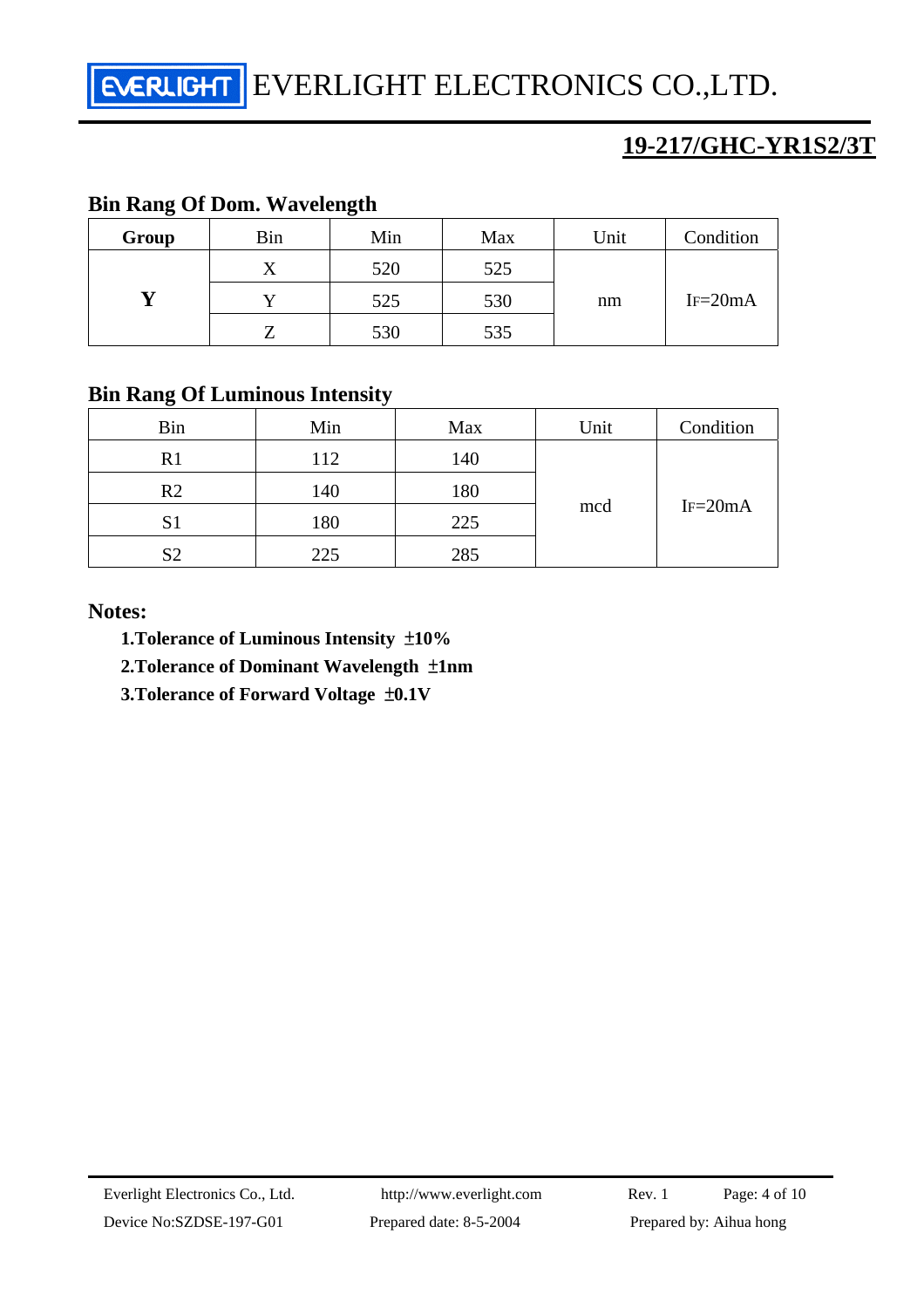## **19-217/GHC-YR1S2/3T**

#### **Typical Electro-Optical Characteristics Curves**

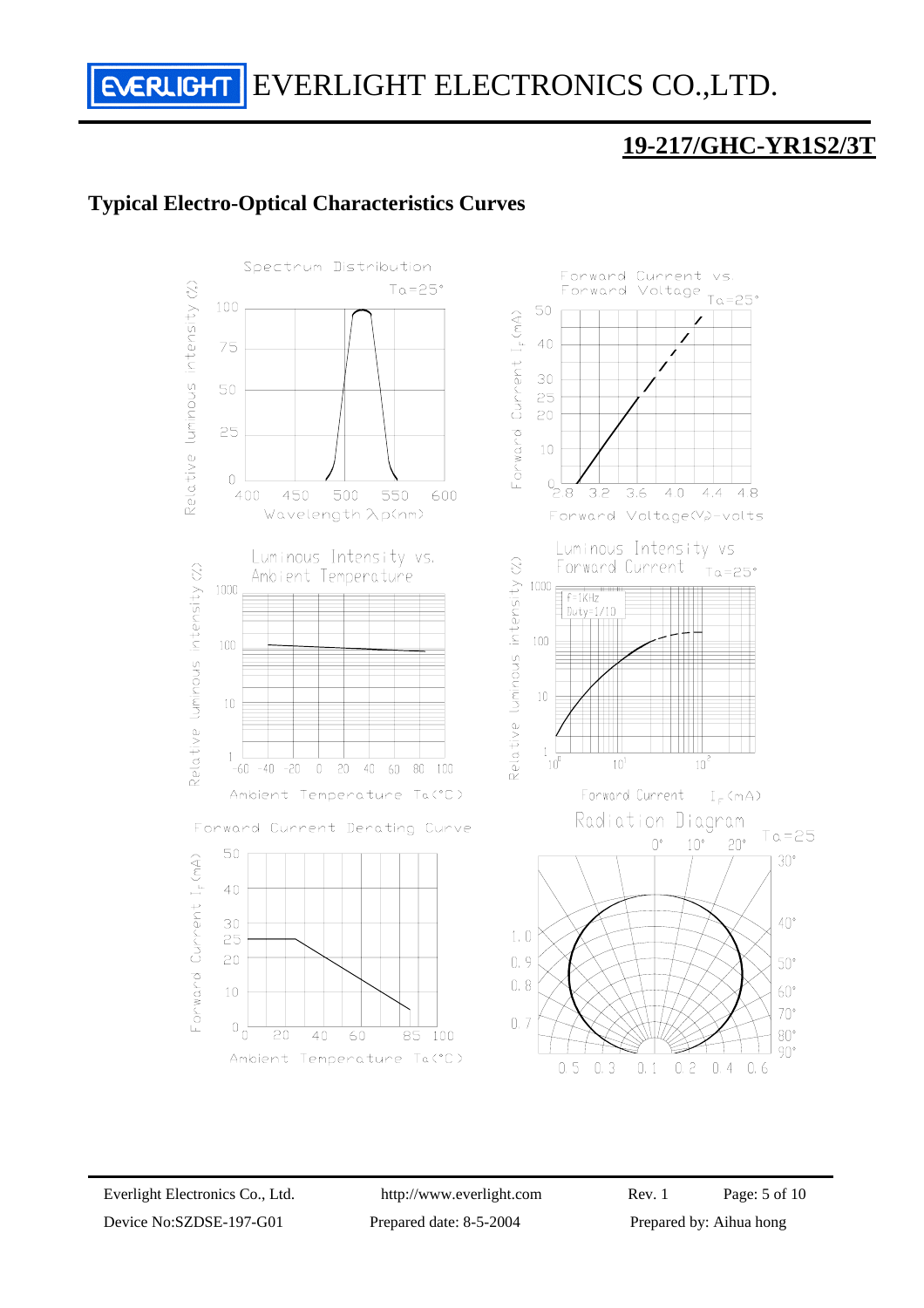# **EVERLIGHT** EVERLIGHT ELECTRONICS CO., LTD.

## **19-217/GHC-YR1S2/3T**

#### **Label explanation**

**CAT: Luminous Intensity Rank** 

**HUE: Dom. Wavelength Rank** 

**REF: Forward Voltage Rank** 



#### **Reel Dimensions**



**Note:** The tolerances unless mentioned is  $\pm 0.1$ mm, Unit = mm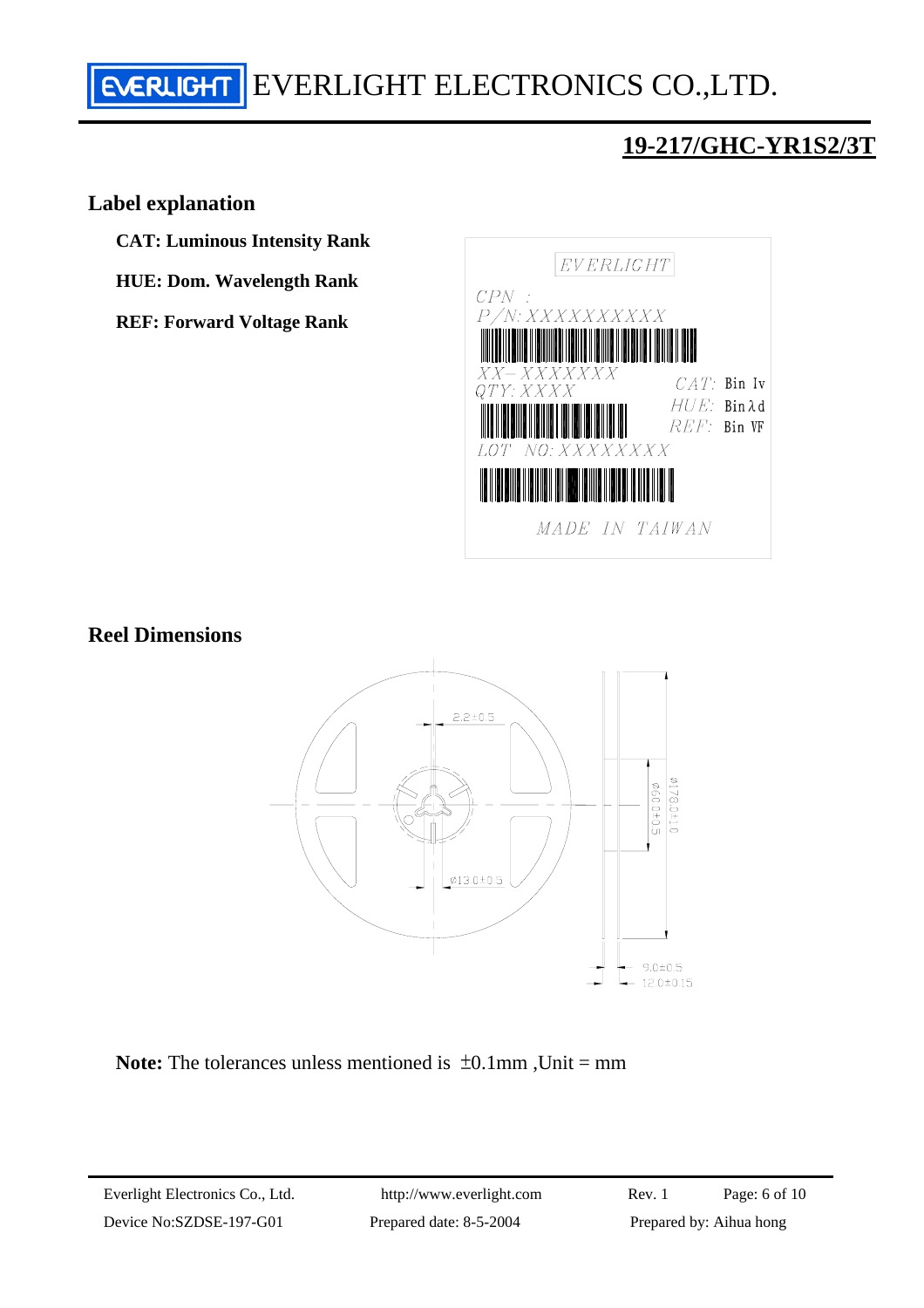## **19-217/GHC-YR1S2/3T**

#### **Carrier Tape Dimensions: Loaded quantity 3000 PCS per reel**



Note: The tolerances unless mentioned is  $\pm 0.1$ mm, Unit = mm

#### **Moisture Resistant Packaging**

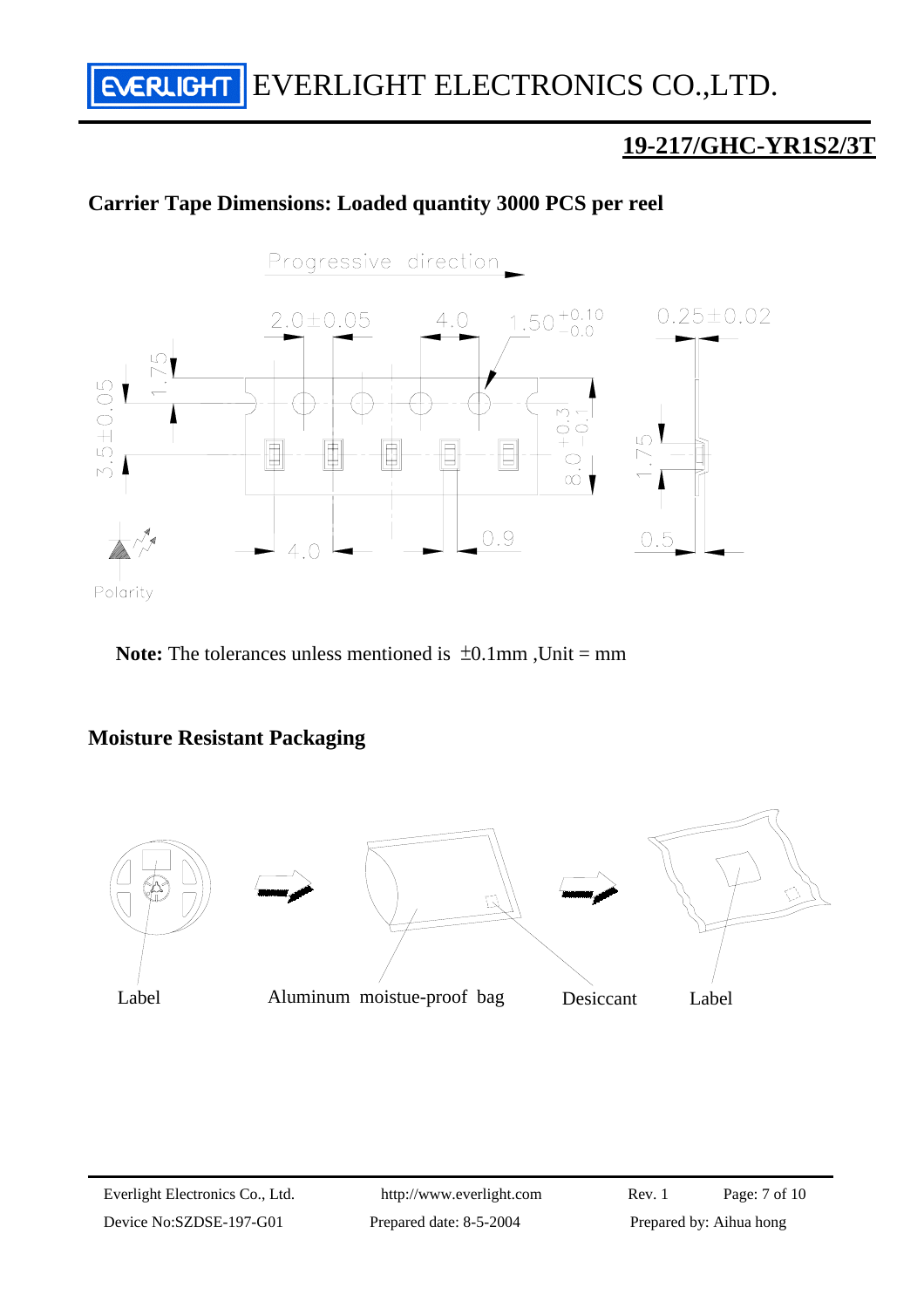## **19-217/GHC-YR1S2/3T**

#### **Reliability Test Items And Conditions**

The reliability of products shall be satisfied with items listed below.

Confidence level: 90%

LTPD:10%

| No.            | Items                                      | <b>Test Condition</b>                                                 | <b>Test</b><br>Hours/Cycles | Sample<br><b>Size</b> | Ac/Re |
|----------------|--------------------------------------------|-----------------------------------------------------------------------|-----------------------------|-----------------------|-------|
| $\mathbf{1}$   | <b>Reflow Soldering</b>                    | Temp.: $260^{\circ}$ C $\pm 5^{\circ}$ C<br>Min. 5sec.                | 6 Min.                      | 22 PCS.               | 0/1   |
| $\overline{2}$ | <b>Temperature Cycle</b>                   | $H: +100^{\circ}C$ 15min<br>$\int$ 5 min<br>$L: -40^{\circ}C$ 15min   | 300 Cycles                  | 22 PCS.               | 0/1   |
| 3              | <b>Thermal Shock</b>                       | $H: +100^{\circ}C$ 5min<br>$10 \text{ sec}$<br>$L: -10^{\circ}C$ 5min | 300 Cycles                  | 22 PCS.               | 0/1   |
| $\overline{4}$ | <b>High Temperature</b><br>Storage         | Temp.: $100^{\circ}$ C                                                | 1000 Hrs.                   | 22 PCS.               | 0/1   |
| 5              | Low Temperature<br>Storage                 | Temp. : $-40^{\circ}$ C                                               | 1000 Hrs.                   | 22 PCS.               | 0/1   |
| 6              | DC Operating Life                          | $IF = 20 mA$                                                          | 1000 Hrs.                   | 22 PCS.               | 0/1   |
| $\overline{7}$ | High Temperature /<br><b>High Humidity</b> | $85^{\circ}$ C/85%RH                                                  | 1000 Hrs.                   | 22 PCS.               | 0/1   |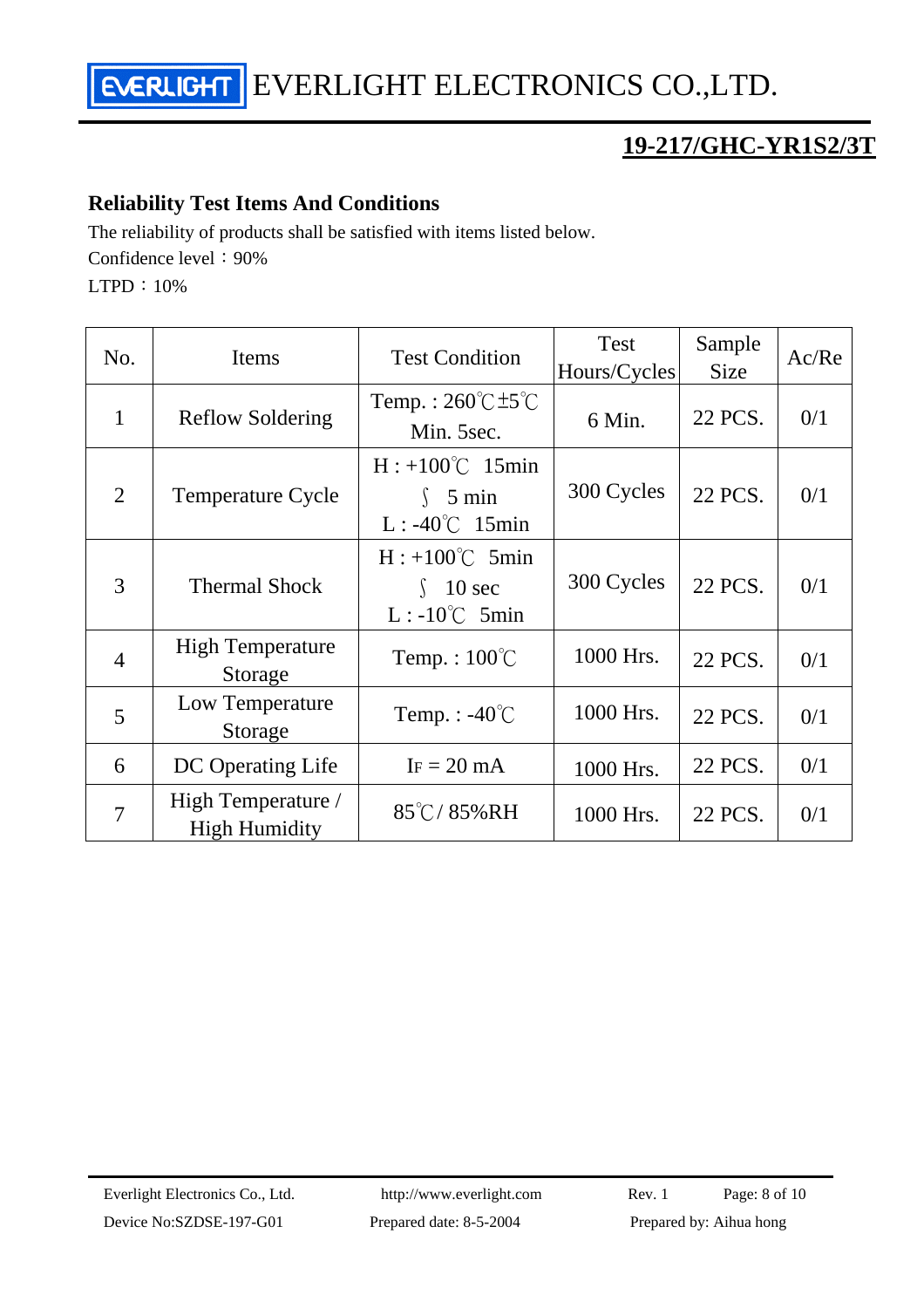## **19-217/GHC-YR1S2/3T**

### **Precautions For Use**

1. Over-current-proof

Customer must apply resistors for protection , otherwise slight voltage shift will cause big current change ( Burn out will happen ).

- 2. Storage
	- 2.1 Do not open moisture proof bag before the products are ready to use.
- 2.2 Before opening the package, the LEDs should be kept at  $30^{\circ}$  or less and 90%RH or less.
- 2.3 The LEDs should be used within a year.
- 2.4 After opening the package, the LEDs should be kept at  $30^{\circ}$  or less and  $70\%$  RH or less.
- 2.5 The LEDs should be used within 168 hours (7 days) after opening the package.
- 2.6 If the moisture absorbent material (silica gel) has faded away or the LEDs have exceeded the storage time, baking treatment should be performed using the following conditions. Baking treatment :  $60±5^{\circ}$  for 24 hours.
- 3. Soldering Condition
- 3.1 Pb-free solder temperature profile



- 3.2 Reflow soldering should not be done more than two times.
- 3.3 When soldering, do not put stress on the LEDs during heating.
- 3.4 After soldering, do not warp the circuit board.